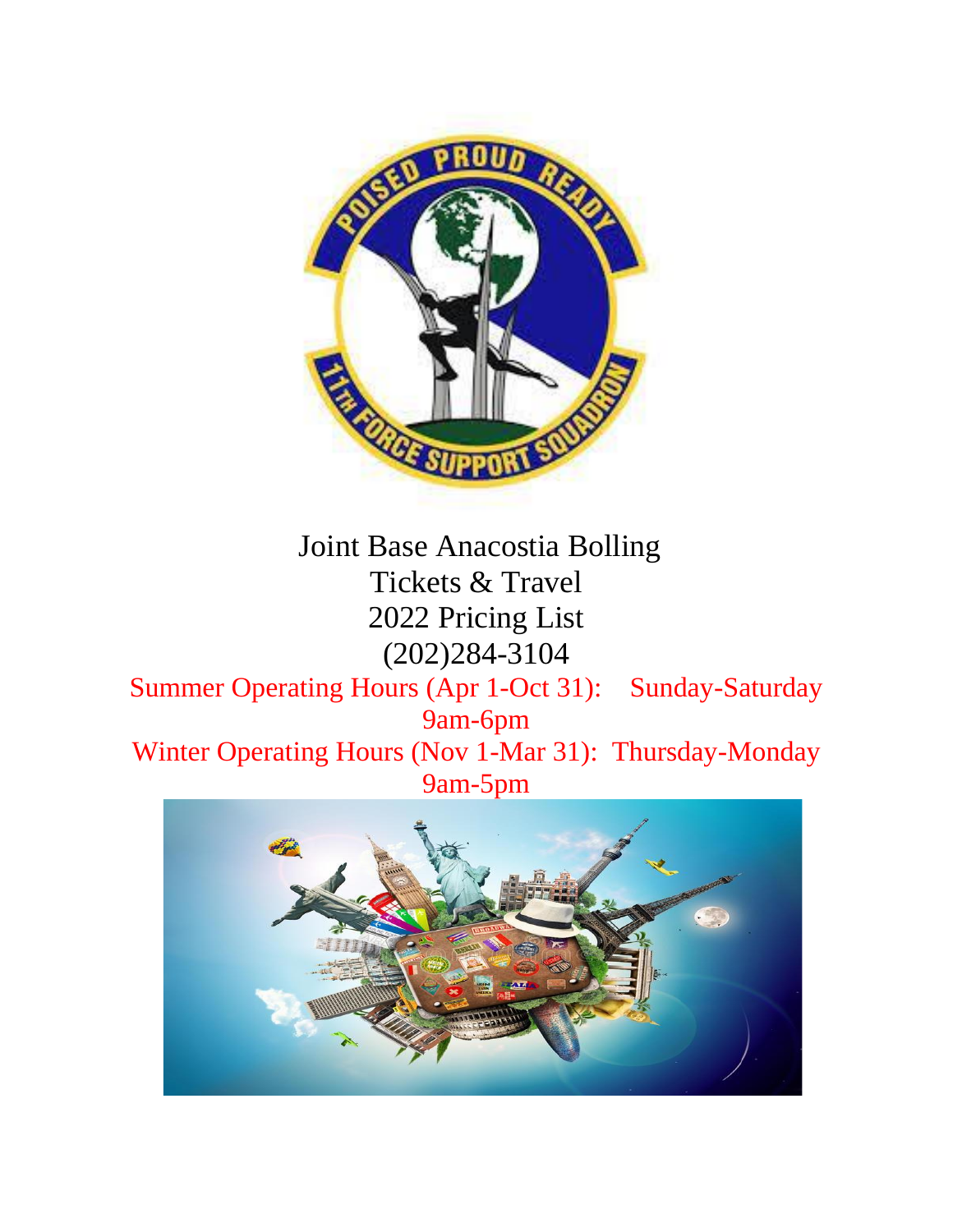## **ARIZONA**

## **SeaLife Tickets:**

| Ticket Type:     | Adult (all ages): |
|------------------|-------------------|
| 1 Day Admission: | \$10.75           |

## **CALIFORNIA**

## **Belmont Park Tickets:**

| Ticket Type:        | Adult (all ages): |
|---------------------|-------------------|
| Belmont Park Combo: | \$40.00           |

**\*Unlimited rides and attractions.**

#### **Catalina Express:**

| Ticket Type:      | Adult:  | (ages $2-11$ ):<br>Child ( |
|-------------------|---------|----------------------------|
| Catalina Express: | \$69.50 | \$59.00                    |

## **Dana Wharf Sportfishing Tickets:**

| Ticket Type:               | Adult:  | Child (ages $3-12$ ): |
|----------------------------|---------|-----------------------|
| Dana Wharf 1/2 Day:        | \$28.25 | --                    |
| Dana Wharf 3/4 Day:        | \$44.50 | --                    |
| Dana Wharf Whale Watching: | \$24.50 | \$13.00               |

# **Flagship Cruises & Events:**

| Ticket Type:                   | Adult:  | Child (ages $4-12$ ): |
|--------------------------------|---------|-----------------------|
| Flagship Whale Watching:       | \$41.00 | \$22.25               |
| Flagship 1 Hour Cruise:        | \$14.00 | $- -$                 |
| Flagship 2 Hour Cruise:        | \$16.50 | $- -$                 |
| <b>Flagship Brunch Cruise:</b> | \$62.25 | $- -$                 |
| <b>Flagship Dinner Cruise:</b> | \$88.50 | $- -$                 |

# **Los Angeles Zoo Tickets:**

| $\mathbf{m}$<br>vpe:<br>Ticket T | Adult:             | Child<br>$-12$<br>ages<br>۰ ⊥ ∠ ۱۰   |
|----------------------------------|--------------------|--------------------------------------|
| General<br>Admission:            | ጡ ብ<br>.50<br>- 11 | つに<br>ጡ ብ<br>$\Lambda$<br>ъĐ<br>~∟די |

# **Madame Tussauds Tickets:**

| Ticket Type:                   | Adult (all ages): |
|--------------------------------|-------------------|
| HWD & 4D Marvel Movie:         | \$24.75           |
| HWD Ult Celeb Exp + Hard Rock: | \$51.75           |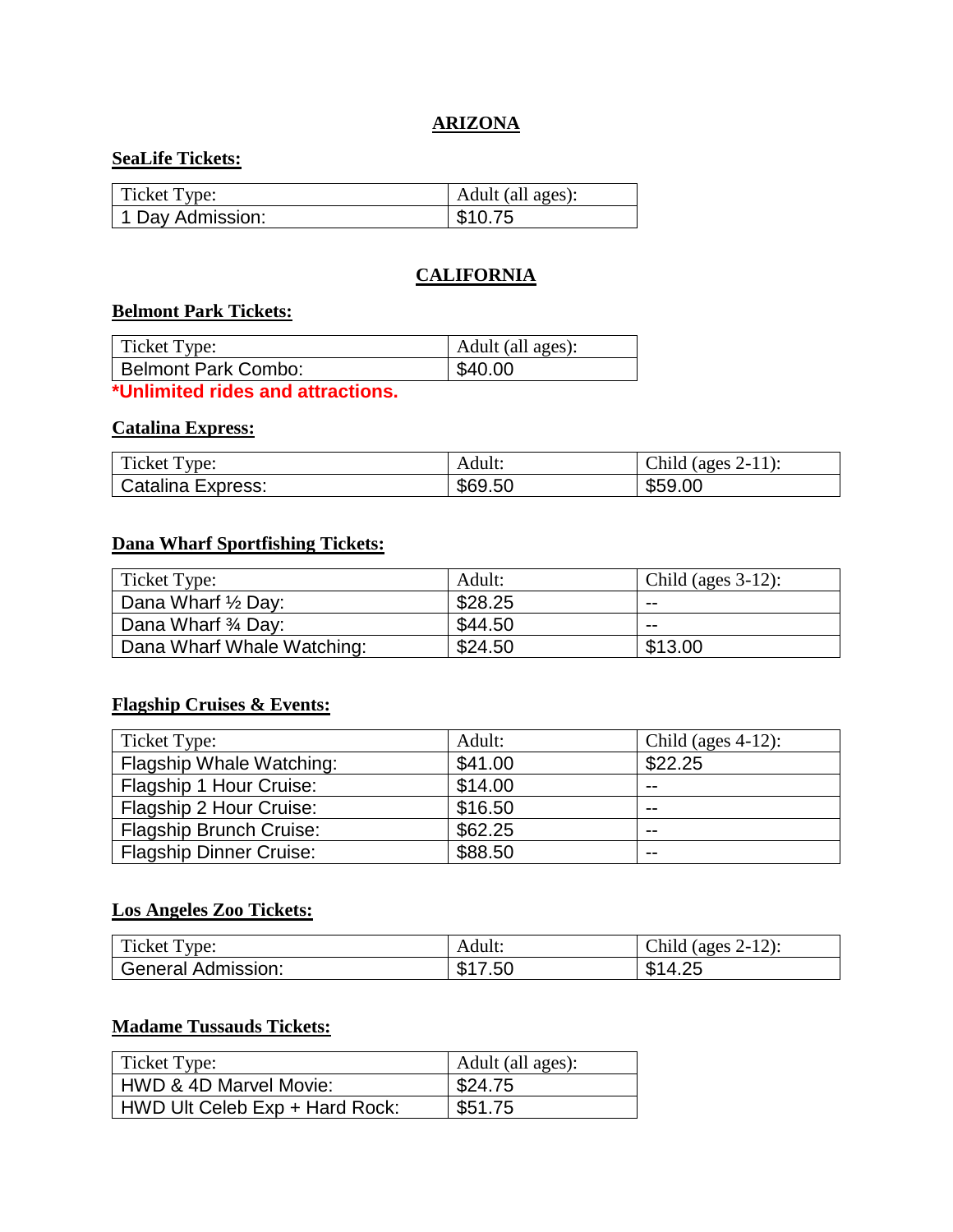| HWD General Admission:        | \$21.25 |
|-------------------------------|---------|
| SF Ult Celeb Exp + Hard Rock: | \$51.75 |
| l SF General Admission:       | \$17.75 |

**\*Ages 2 and under are free with a paid adult. \*HWD=Hollywood; SF=San Francisco**

## **Old Town Trolley:**

| Ticket Type:                  | Adult:  | Child (4-12): | Infant $(0-3)$ : |
|-------------------------------|---------|---------------|------------------|
| <b>SD City Lights Tour:</b>   | \$29.75 | \$30.50       | --               |
| SD Ghosts & Gravestones Tour: | \$29.75 | \$29.75       | --               |
| SD Whaley House Ghost Tour:   | \$11.75 | \$8.50        | --               |
| SD OTT Gold Pass:             | \$46.50 | \$37.25       | $- -$            |
| SD OTT Platinum Pass:         | \$54.75 | \$45.50       | --               |
| <b>SD OTT Silver Pass:</b>    | \$38.25 | \$29.00       | $- -$            |
| SD OTT 2 Day Pass:            | \$63.75 | \$49.75       | $- -$            |
| <b>SD Seal Seaport Tour:</b>  | \$36.50 | \$20.75       | \$\$8.50         |
| SD Whaley House Night Tour:   | \$15.00 | \$15.00       | --               |

**\*Ages 3 and under are free unless stated otherwise. \*SD=San Diego; OTT=Old Town Trolley**

## **Pirates Dinner Adventure:**

| Ticket Type:                   | Adult:  | Child (ages $3-11$ ) |
|--------------------------------|---------|----------------------|
| Pirates Adventure Dinner Show: | \$38.50 | \$29.75              |

**\*Ages 2 and under are free.**

**\*Reservations are required at least 24 hours in advance and upon arrival, entire party must be present to be seated.**

**\*Ticket is valid for general seating for all shows except following block-out dates: Valentine's Day and New Year's Eve 2nd show.**

#### **San Diego Gulls Hockey:**

| Ticket Type:              | Adult (all ages): |
|---------------------------|-------------------|
| <b>Attack 1x Seating:</b> | \$26.00           |
| Lower Seating:            | \$34.00           |
| Upper Seating:            | \$15.25           |
| Season Tickets:           | \$440.75          |

**\*Valid for a single seat to any home game (no block-out dates) October 1, 2021- April 23, 2022.**

#### **SeaWorld/Sesame Place San Diego:**

| Ticket Type:                | Adult (ages $3+$ ): |
|-----------------------------|---------------------|
| SeaWorld 1 Day:             | \$47.50             |
| SeaWorld 1 Day +Eat FREE:   | \$95.00             |
| SeaWorld 1 Day +FREE Child: | \$95.00             |
| SeaWorld Fun Card:          | \$76.00             |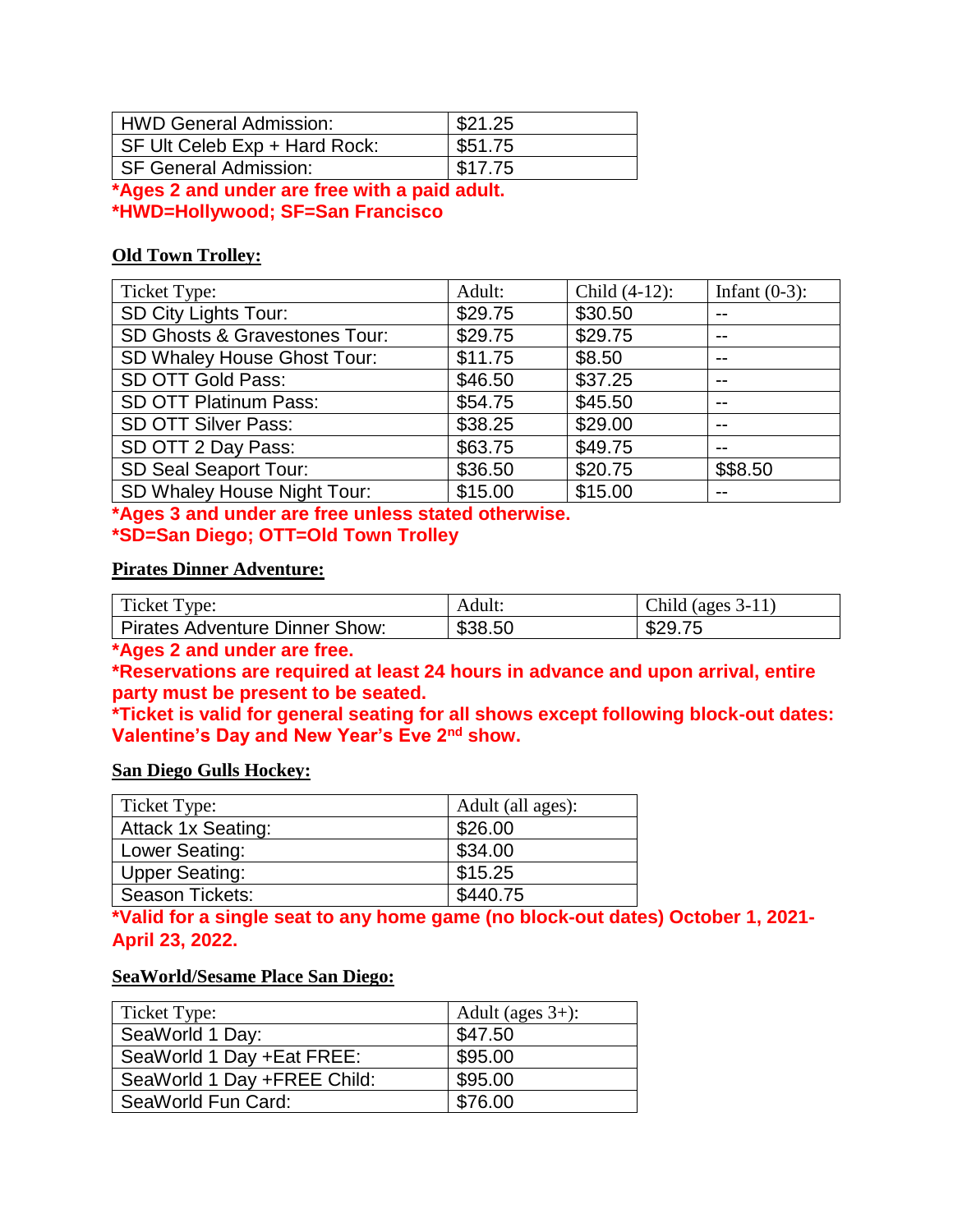| SeaWorld Silver Pass:     | \$139.50 |
|---------------------------|----------|
| Sesame Place 1 Day:       | \$57.00  |
| Sesame Place Silver Pass: | \$122.50 |
|                           |          |

**\*The SeaWorld 1 Day Plus FREE Child ticket is the purchase of** 

## **Snow Summit/Big Bear Ski Resort:**

| Ticket Type:  | Adult (18-64): | Child $(5-12)$ : | Youth/Sr $(13-17;65-79)$ : |
|---------------|----------------|------------------|----------------------------|
| Regular Lift: | \$103.75       | \$42.00          | \$85.00                    |
| Value Lift:   | \$82.75        | \$33.25          | \$68.50                    |

**\*Ticket can be used on any operating day excluding block-out dates: December 25, 2021-January 2, 2022; January 8, 15-16, 22, 29; February 5, 12, 19-20, 26; March 5, 12, 2022**

**\*Value tickets can be used on all dates excluding block-out dates: December 18, 2021-March 13, 2022**

**\*Once purchased, call number on ticket to make a reservation date and time.**

## **FLORIDA**

#### **Aquatica/Busch Gardens/SeaWorld Tickets:**

| Ticket Type:                            | Adult (ages $3+$ ): |
|-----------------------------------------|---------------------|
| Aquatica 1 Day:                         | \$45.25             |
| Aquatica 1 Day w/ Dine:                 | \$70.50             |
| Aquatica Fun Card:                      | \$95.25             |
| Aquatica 1 Day Military:                | \$39.50             |
| Aquatica 1 Day w/ Dine Military:        | \$57.25             |
| BGT 1 Day:                              | \$88.00             |
| BGT 1 Day w/ Dine:                      | \$108.00            |
| <b>BGT 1 Day Military:</b>              | \$58.25             |
| <b>BGT Fun Card:</b>                    | \$120.00            |
| SeaWorld 1 Day:                         | \$88.00             |
| SeaWorld 1 Day w/ Dine:                 | \$111.00            |
| SeaWorld 1 Day Military:                | \$36.50             |
| SeaWorld 1 Day w/ Dine Military:        | \$76.50             |
| Adventure Island 1 Day:                 | \$44.50             |
| <b>Adventure Island 1 Day Military:</b> | \$36.25             |
| <b>Adventure Island Fun Card:</b>       | \$75.75             |
| SeaWorld Fun Card:                      | \$113.00            |
| SeaWorld Fun Card Military:             | \$76.25             |
| Unlimited 14 Day Pass w/ Parking:       | \$192.00            |
| AQ, SW, BGT, AI 2-Park Pass:            | \$109.25            |
| AQ, SW, BGT, AI 3-Park Pass:            | \$122.75            |
| AQ, SW, BGT, AI 2-Park w/ Dine:         | \$143.25            |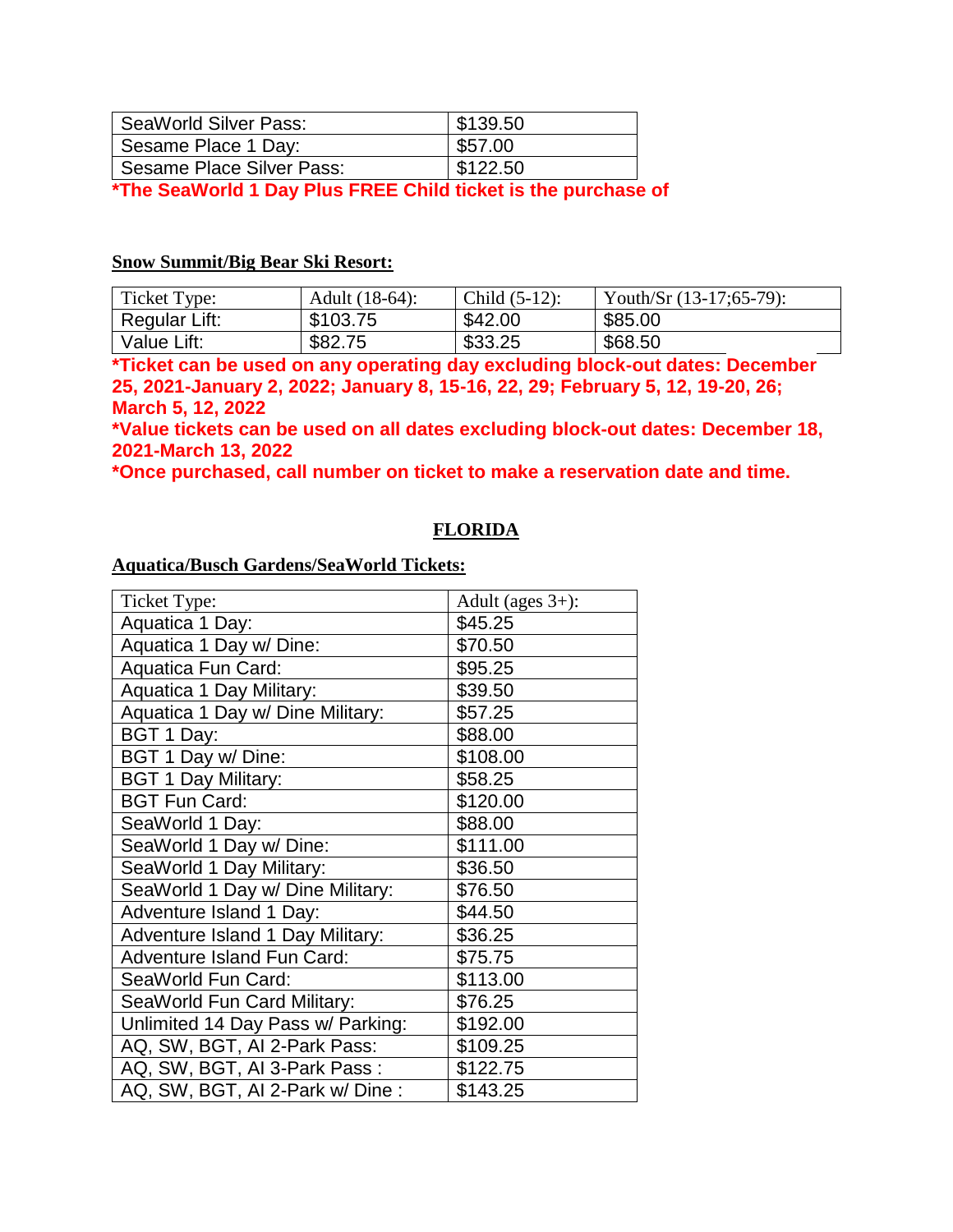| AQ, SW, BGT, AI 3-Park w/ Dine :              | \$172.00 |
|-----------------------------------------------|----------|
| SeaWorld & Aquatica Fun Card:                 | \$180.75 |
| BG & Adventure Island Fun Card:               | \$171.00 |
| <b>BG &amp; Adventure Island Silver Pass:</b> | \$232.75 |
| <b>SeaWorld Silver Pass:</b>                  | \$206.25 |
| <b>Aquatica Silver Pass:</b>                  | \$185.50 |
| <b>BGT Silver Pass:</b>                       | \$206.25 |
| SeaWorld & Aquatica Silver Pass:              | \$247.50 |
| AQ, SW, BGT, AI Silver Pass:                  | \$306.50 |

**\*AQ=Aquatica, SW=SeaWorld, BGT=Busch Gardens Tampa, AI=Adventure Island \*Active military and Veterans qualify for military specific ticket. Eligible to get 4 military specific tickets.**

**\*Other discounted ticket has no purchase limit.**

**\*Unlimited Pass grants you unlimited visits to SeaWorld Orlando, Aquatica Orlando, Busch Gardens Tampa, and Adventure Island for 14 consecutive days. \*Remaining visits when purchasing either Two-park and Three-park passes, must be used within 14 days of first visit.**

**\*Multi-day passes (2-park or 3-park option) that include all day dining includes dining for each day.**

#### **Boggy Creek Airboat Rides:**

| Ticket Type:                          | Adult:  | Child (ages $3-10$ ): |
|---------------------------------------|---------|-----------------------|
| 1 Hour Tour:                          | \$39.00 | \$35.00               |
| 1 Hour Ultimate Tour:                 | \$55.00 | \$45.25               |
| 30 Minute Tour:                       | \$23.50 | \$19.50               |
| 30 Minute Ultimate Tour:              | \$39.50 | \$29.50               |
| 1 Hour Private Tour:                  | \$54.50 |                       |
| 1 Hour Private Ultimate Tour:         | \$66.00 |                       |
| 1 Hour Sunset:                        | \$49.00 | \$41.25               |
| 1 Hour Night:                         | \$53.00 | \$45.25               |
| 1 Hr Private Tour (Select):           | \$78.00 |                       |
| 1 Hr Private Ultimate Tour (Select) : | \$89.50 |                       |

**\*Reservations required. Once purchased, call number on ticket to place reservation.**

**\*Ultimate tours include a meal and mining.**

**\*The "Select" tour dates include December 20,2022-January 3, 2023, and April 10, 2022-April 24, 2022.**

**\*The "Private" tours require minimum of 4 people and cannot be used on December 20, 2022-January 3, 2023, and April 10, 2022-April 24, 2022.**

#### **Disney World Seasonal Ticket:**

| Ticket Type:              | Adult:   | Child (ages $3-9$ ): |
|---------------------------|----------|----------------------|
| 1 Day Base Seasonal:      | \$120.00 | \$114.50             |
| 1 Day Base Plus Seasonal: | \$197.00 | \$191.50             |
| 1 Day Hopper Seasonal:    | \$191.50 | \$186.00             |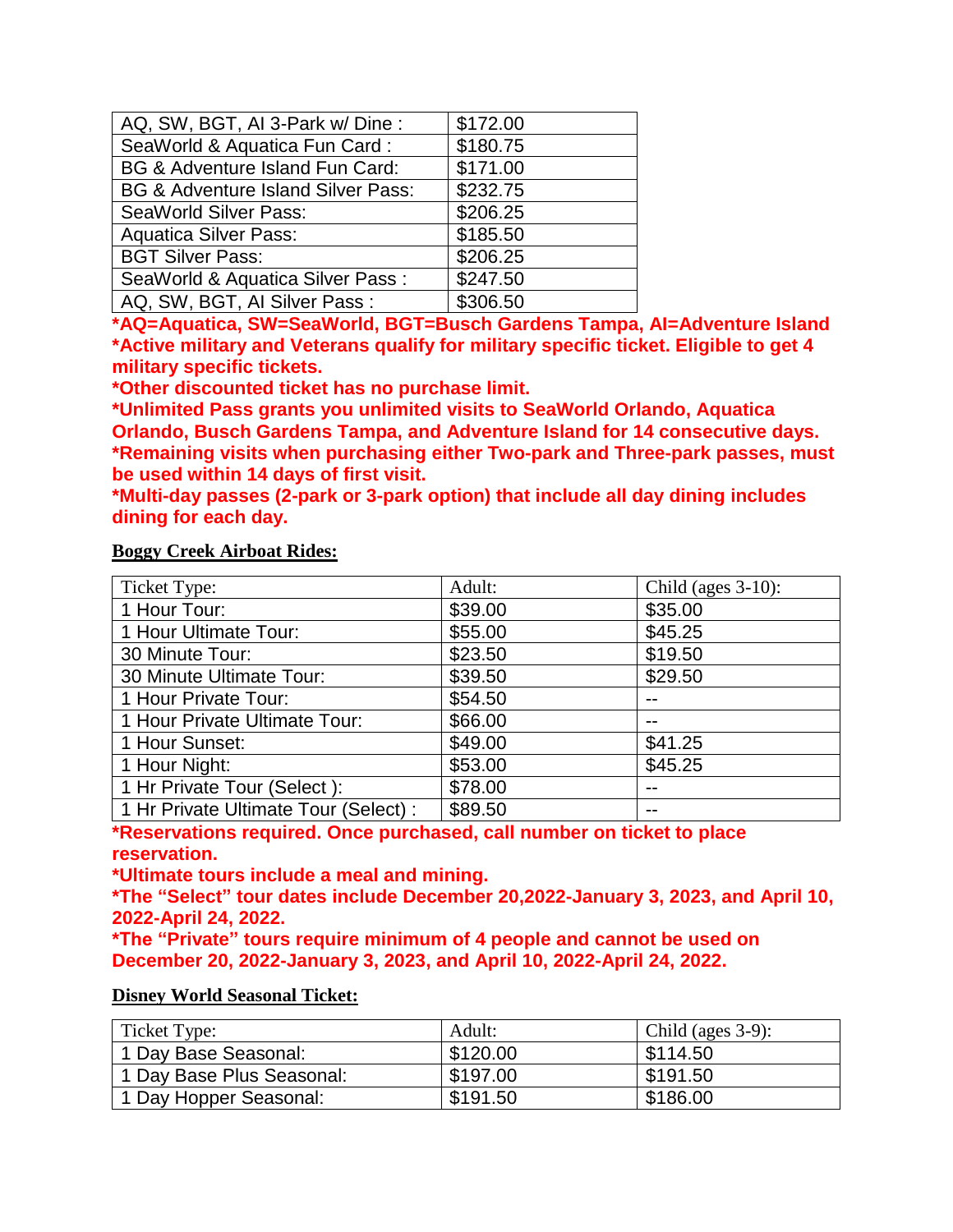1 Day Hopper Plus Seasonal:  $\vert$ \$213.50  $\vert$ \$208.00 **\*Block-out dates for seasonal day passes are as follows: December 17, 2022- December 31, 2022. \*No Ticket Amount Limit. \*Everyone is eligible.**

#### **Disney World Military Salute:**

| Ticket Type:                       | All Ages $2+$ : |
|------------------------------------|-----------------|
| 4 Day Hopper Military Salute:      | \$322.00        |
| 4 Day Hopper Plus Military Salute: | \$351.25        |
| 5 Day Hopper Military Salute:      | \$341.50        |
| 5 Day Hopper Plus Military Salute: | \$370.75        |

**\*Must be Active-Duty Military, Retired Military, Active Reserve, Active Foreign Military, 100% Disabled Military, Widow/Widower, or Spouse of qualified member. \*Military Sponsor must be present at park to utilize tickets.**

**\*Expires December 17, 2022. Remaining days cannot be used after expiration date, even if the ticket was activated prior to expiry date. Block-out dates: December 18, 2022-December 31, 2022.**

**\*Only eligible for 6 TICKETS PER HOUSEHOLD.**

#### **Disney World Genie Plus Options:**

| <b>Ticket Type:</b> | All Ages $2+$ : |
|---------------------|-----------------|
| 2 Day Genie Plus:   | \$30.00         |
| 3 Day Genie Plus:   | \$45.00         |
| 4 Day Genie Plus    | \$60.00         |
| 5 Day Genie Plus:   | \$75.00         |
| 6 Day Genie Plus:   | \$90.00         |
| 7 Day Genie Plus:   | \$105.00        |
| 8 Day Genie Plus:   | \$120.00        |
| 9 Day Genie Plus:   | \$135.00        |
| 10 Day Genie Plus:  | \$150.00        |

**\*Genie service is complimentary with all Disney tickets HOWEVER, with GENIE+ service added on, you are granted Lightning Lane Entrances, Photo Pass Lenses, and Audio Tales.**

#### **Disney World Discounted Tickets:**

| Ticket Type:       | Adult:   | Child (ages $3-9$ ): |
|--------------------|----------|----------------------|
| 1 Day Base:        | \$153.00 | \$147.50             |
| 1 Day Base Plus:   | \$230.00 | \$224.50             |
| 1 Day Hopper:      | \$224.50 | \$219.00             |
| 1 Day Hopper Plus: | \$246.50 | \$241.00             |
| 2 Day Base:        | \$236.75 | \$225.50             |
| 2 Day Base Plus:   | \$315.50 | \$304.25             |
| 2 Day Hopper:      | \$321.00 | \$309.75             |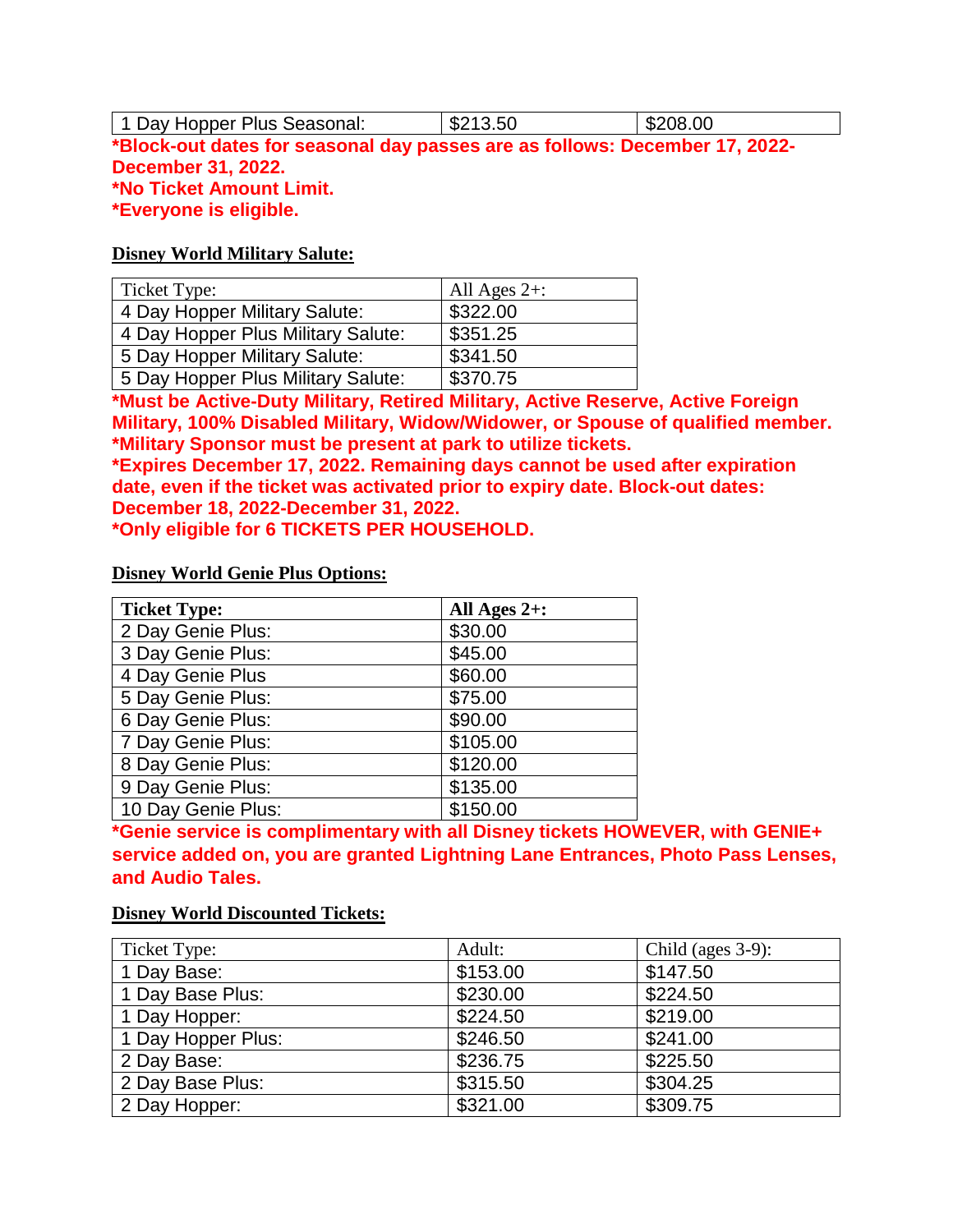| 2 Day Hopper Plus:  | \$343.50 | \$332.25 |
|---------------------|----------|----------|
| 3 Day Base:         | \$318.25 | \$303.00 |
| 3 Day Base Plus:    | \$388.75 | \$373.75 |
| 3 Day Hopper:       | \$394.00 | \$378.75 |
| 3 Day Hopper Plus:  | \$414.25 | \$399.00 |
| 4 Day Base:         | \$423.25 | \$405.00 |
| 4 Day Base Plus:    | \$494.00 | \$475.75 |
| 4 Day Hopper:       | \$509.00 | \$490.75 |
| 4 Day Hopper Plus:  | \$529.25 | \$511.00 |
| 5 Day Base:         | \$455.50 | \$436.50 |
| 5 Day Base Plus:    | \$526.25 | \$507.00 |
| 5 Day Hopper:       | \$541.25 | \$522.25 |
| 5 Day Hopper Plus:  | \$561.50 | \$542.50 |
| 6 Day Base:         | \$469.75 | \$449.50 |
| 6 Day Base Plus:    | \$540.25 | \$520.25 |
| 6 Day Hopper:       | \$555.50 | \$535.25 |
| 6 Day Hopper Plus:  | \$575.75 | \$555.50 |
| 7 Day Base:         | \$482.75 | \$462.50 |
| 7 Day Base Plus:    | \$553.50 | \$533.25 |
| 7 Day Hopper:       | \$568.50 | \$548.50 |
| 7 Day Hopper Plus:  | \$588.75 | \$568.50 |
| 8 Day Base:         | \$508.00 | \$486.75 |
| 8 Day Base Plus:    | \$578.75 | \$557.50 |
| 8 Day Hopper:       | \$594.00 | \$572.75 |
| 8 Day Hopper Plus:  | \$614.00 | \$593.00 |
| 9 Day Base:         | \$529.25 | \$507.00 |
| 9 Day Base Plus:    | \$600.00 | \$577.75 |
| 9 Day Hopper:       | \$615.25 | \$593.00 |
| 9 Day Hopper Plus:  | \$635.25 | \$613.00 |
| 10 Day Base:        | \$549.50 | \$526.25 |
| 10 Day Base Plus:   | \$620.25 | \$596.75 |
| 10 Day Hopper:      | \$635.25 | \$612.00 |
| 10 Day Hopper Plus: | \$655.50 | \$632.25 |

**\*Ages 2 and under are free.**

**\*No Ticket Amount Limit.**

**\*Everyone Is Eligible.**

**\*Base = 1 Park per day**

**\*Base+ = 1 Park per day w/ water parks and sport excursions included.**

**\*Hopper = Eligible to move between each of the four main parks (Epcot,** 

**Hollywood Studios, Animal Kingdom, & Magic Kingdom) freely over the course of your stay at Disney World.**

**\*Hopper+ = Eligible to move between each of the four main parks (Epcot, Hollywood Studios, Animal Kingdom, & Magic Kingdom) freely over the course of your stay at Disney World w/ water parks and sport excursions included.**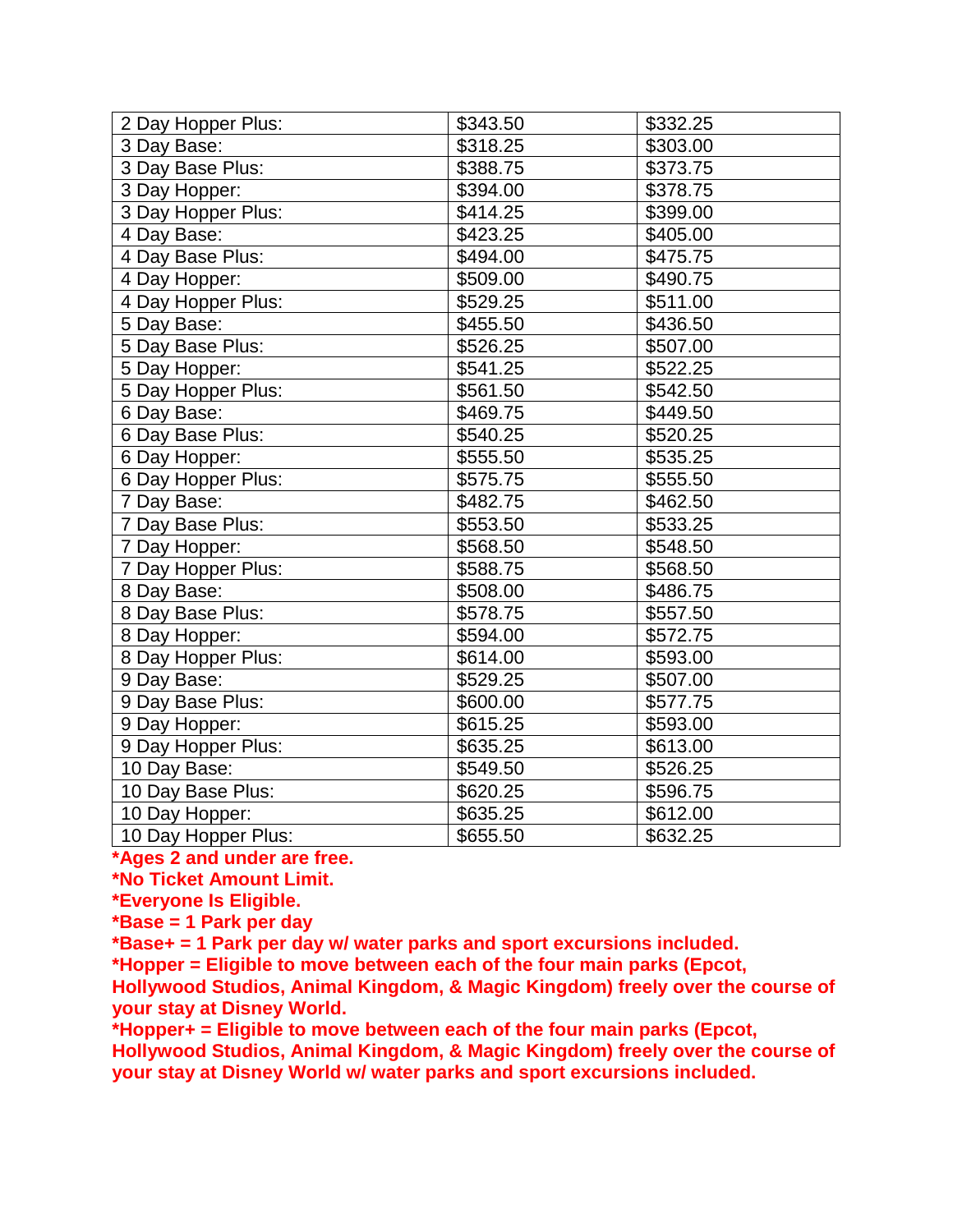## **Florida Aquarium Tickets:**

| $\mathbf{r}$<br>icket T<br>vpe: | $2-59$ :<br>Adult (T | Child<br>$\sim$    | Senior<br>$(60 + i)$ |
|---------------------------------|----------------------|--------------------|----------------------|
| General Admission:              | フド<br>. մա∠          | ፍን⊿<br>ے ت<br>T.LJ | \$25.50              |

**\*Ages 2 and under are free.**

#### **Fun Spot:**

| Ticket Type: | Adult (all ages): |
|--------------|-------------------|
| 1 Day:       | \$45.75           |
| Skycoaster:  | \$22.75           |

**\* 1 Day ticket entitles the guest to unlimited rides at either Orlando or Kissimmee Florida locations parks.**

## **\*Regardless of age, all children must be paid for to ride. However, height restrictions apply.**

**Madame Tussauds Tickets:**

| Ticket Type:                       | Adult:  | Child (ages $3-12$ ): |
|------------------------------------|---------|-----------------------|
| Orlando General Admission:         | \$21.25 | \$17.75               |
| Orlando & 4D Marvel Movie:         | \$28.25 | \$24.75               |
| Orlando Ult Celeb Exp + Hard Rock: | \$51.25 | $- -$                 |

**\*Ages 2 and under are free with a paid adult.**

## **Old Town Trolley:**

| Ticket Type:                              | Adult:  | Child (ages $4-12$ ): |
|-------------------------------------------|---------|-----------------------|
| KW OTT 1 Day:                             | \$41.75 | \$14.75               |
| KW OTT 2 Day:                             | \$59.00 | \$23.50               |
| <b>KW Aquarium:</b>                       | \$17.00 | \$10.75               |
| <b>KW Conch Train:</b>                    | \$33.00 | \$14.75               |
| KW Conch Train 2 Day:                     | \$50.25 | \$23.50               |
| <b>KW Ghosts &amp; Gravestones Tour:</b>  | \$32.25 |                       |
| KW H.S. Truman House Tour:                | \$20.50 | \$9.00                |
| <b>KW Shipwreck Museum:</b>               | \$14.25 | \$8.00                |
| STAG OTT 1 Day:                           | \$28.50 | \$15.50               |
| <b>STAG Combo:</b>                        | \$47.75 | \$30.50               |
| <b>STAG Ghosts &amp; Gravestone Tour:</b> | \$23.25 | \$23.25               |
| <b>STAG History Museum:</b>               | \$5.50  | \$4.50                |
| STAG Old Jail:                            | \$13.25 | \$8.00                |
| <b>STAG Old Store:</b>                    | \$11.50 | \$7.25                |
| <b>STAG Porter's Wax Museum:</b>          | \$12.50 | \$7.25                |

**\*KW=Keywest; STAG=St. Augustine; OTT= Old Town Trolley**

**\*STAG Combo pass offers unlimited use of the OTT and St. Augustine Beach Bus. Includes "On and Off" privileges for 23 stops including: The Old Jail, Oldest Store Museum Experience, St. Augustine History Museum.**

**Sealife Orlando Tickets:**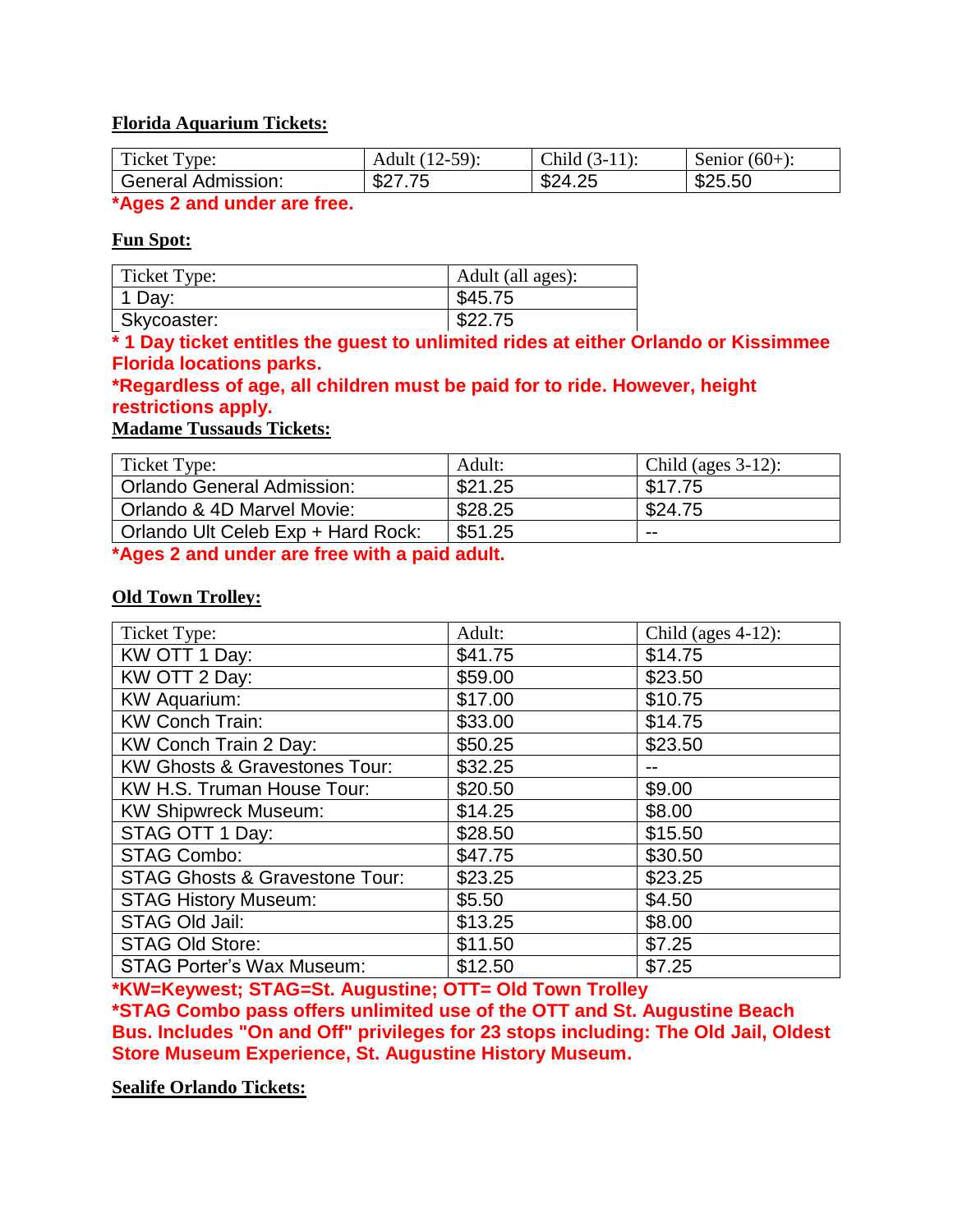| <b>Ticket Type:</b> | Adult:  | <b>Child (ages 3-12):</b> |
|---------------------|---------|---------------------------|
| 1 Day Admission:    | \$21.25 | フ フト<br>\$1               |

#### **Universal Studios Orlando Military Freedom:**

| Ticket Type:                          | Adult:   | Child (ages $3-9$ ): |
|---------------------------------------|----------|----------------------|
| <sup>1</sup> 2 Park Military Freedom: | \$200.00 | \$195.00             |
| 3 Park Military Freedom:              | \$235.00 | \$230.00             |

**\*Must be Active-Duty, Retired Military, Active Reserve, 100% Disabled Military, Widow/Widower, Spouse of qualifying military member, or DoD Civilian to partake in this specific deal.**

**\*Only eligible for 6 tickets per I.D holder.**

**\*Ticket is considered Park-to-Park/Hopper pass and can be used every working day of Universal Studios regular operating hours until the expiration date of December 31, 2022.**

**\*Military Sponsor must be present at park to exchange and utilize tickets.**

## **Universal Studios Orlando Discounted Tickets:**

| Ticket Type:               | Adult:   | Child (ages $3-9$ ): |
|----------------------------|----------|----------------------|
| 1 Day 1 Park Base:         | \$109.00 | \$104.00             |
| 1 Day 2 Park Park-to-Park: | \$164.00 | \$159.00             |
| 2 Day 2 Park Base:         | \$213.00 | \$203.00             |
| 2 Day 2 Park Park-to-Park: | \$255.75 | \$246.25             |
| 2 Day 3 Park Park-to-Park: | \$293.25 | \$283.75             |
| 3 Day 2 Park Base:         | \$231.00 | \$221.25             |
| 3 Day 2 Park Park-to-Park: | \$269.50 | \$260.50             |
| 3 Day 3 Park Base:         | \$270.75 | \$260.75             |
| 3 Day 3 Park Park-to-Park: | \$306.50 | \$297.25             |
| 4 Day 2 Park Base:         | \$236.25 | \$227.25             |
| 4 Day 2 Park Park-to-Park: | \$285.25 | \$276.25             |
| 4 Day 3 Park Base:         | \$284.75 | \$275.25             |
| 4 Day 4 Park Park-to-Park: | \$331.00 | \$322.00             |
| 5 Day 2 Park Base:         | \$245.50 | \$236.00             |
| 5 Day 2 Park Park-to-Park: | \$299.00 | \$290.00             |
| 5 Day 3 Park Base:         | \$302.25 | 292.75               |
| 5 Day 3 Park Park-to-Park: | \$353.75 | 344.50               |

**\*Any ticket listed as "2 Park" implies that the two parks you have access to will be "Universal Studios" and "Islands of Adventure." The water park "Volcano Bay" is only included in ticket options listed with "3 Park." \*Ages 2 and under are free.**

#### **Wild Florida Airboat Everglades Tour:**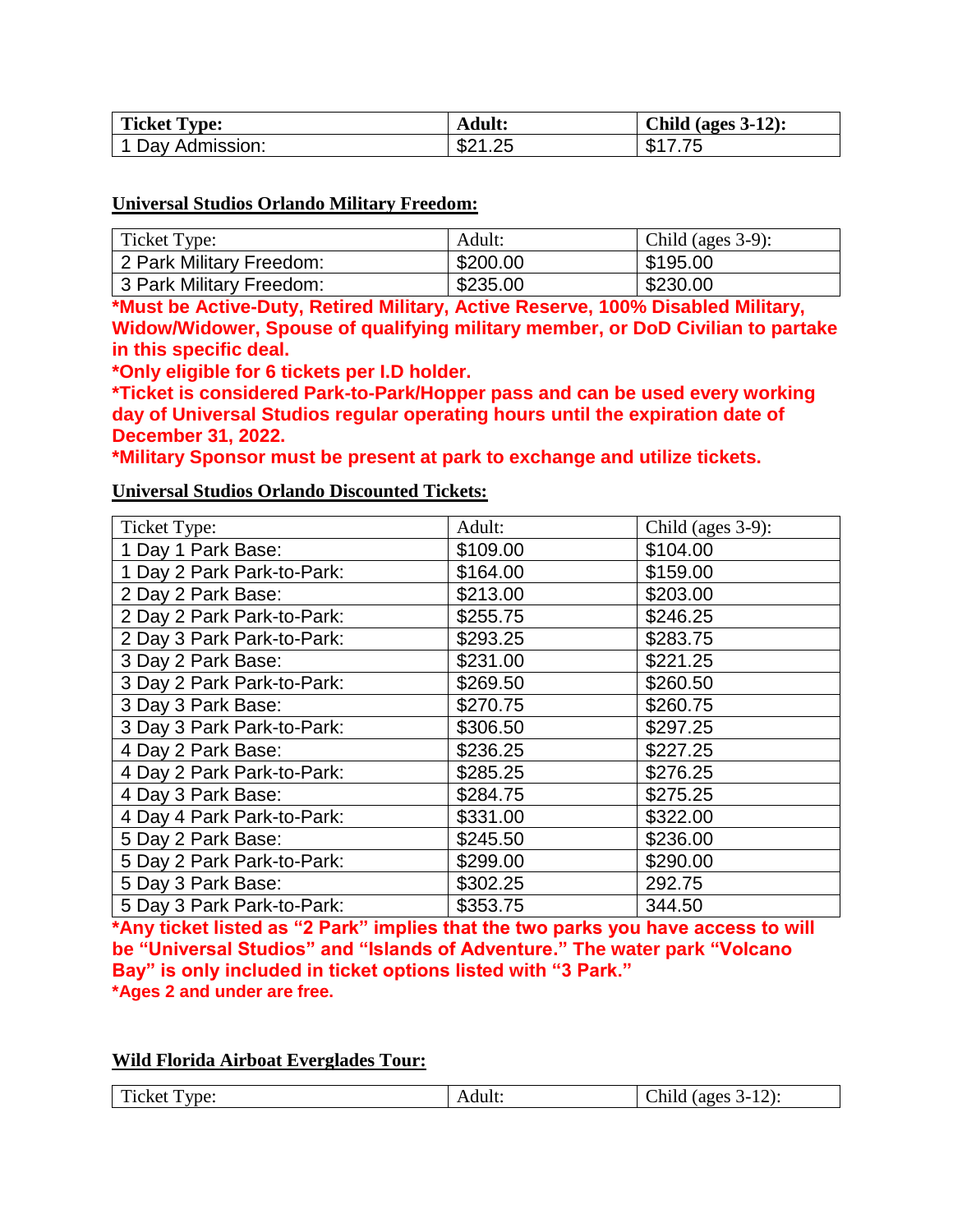| 1 Hour Tour:                 | \$48.25 | \$39.00 |
|------------------------------|---------|---------|
| 1 Hour Private Tour:         | \$61.00 |         |
| 1 Hour Night Tour:           | \$68.50 |         |
| 1 Hour Combo Tour:           | \$64.00 | \$50.00 |
| 30 Minute Tour:              | \$26.75 | \$24.25 |
| 30 Minute Combo Tour:        | \$47.50 | \$40.75 |
| <b>Animal Encounter:</b>     | \$37.50 |         |
| Half Day Tour Pass:          | \$70.50 | \$61.50 |
| <b>Gator Park Admission:</b> | \$11.75 | \$8.50  |
| Safari Park:                 | \$27.50 | \$19.25 |

**\*Ages 2 and under are free.**

**\*Reservations are required for all tickets for "Wild Florida" tickets. Upon purchase, call number listed on ticket to make reservation date and time. \*Private tour options require minimum of 4 passengers or a maximum amount of 10 passengers.**

**\*Combo pass includes Everglades tour and Safari Park.**

**\* Half Day Pass includes 1 hour airboat tour, gator demo and digital download photo, BBQ lunch, animal feed and gator park admission.**

**\* Blackout dates: Christmas, Easter, Thanksgiving, and all Sundays.**

# **GEORGIA**

#### **Atlanta Zoo:**

| m.<br>Ticket Type:              | Adult:  | Child (ages $3-11$ ): |
|---------------------------------|---------|-----------------------|
| <sup>1</sup> General Admission: | \$24.25 | .8.75<br>D            |

#### **Funspot Atlanta:**

| Ticket Type: | Adult (all ages): |
|--------------|-------------------|
| 1 Day Pass:  | \$28.75           |

**\*Grants you access to unlimited rides. Excludes laser tag, batting cages, and mini golf.**

## **\*Height restrictions apply. Everyone must have a ticket (regardless of age) if they intend on riding.**

## **Old Town Trolley:**

| Ticket Type:                              | Adult:  | Child (ages $4-12$ ): |
|-------------------------------------------|---------|-----------------------|
| OTT 1 Day:                                | \$34.50 | \$17.75               |
| OTT 2 Day:                                | \$52.25 | \$35.50               |
| <b>SAV Ghosts &amp; Gravestones Tour:</b> | \$30.25 | --                    |
| <b>SAV American Prohibition Museum:</b>   | \$13.25 | \$9.00                |

**\*OTT=Old Town Trolley; SAV=Savannah** 

# **MASSACHUSETTS**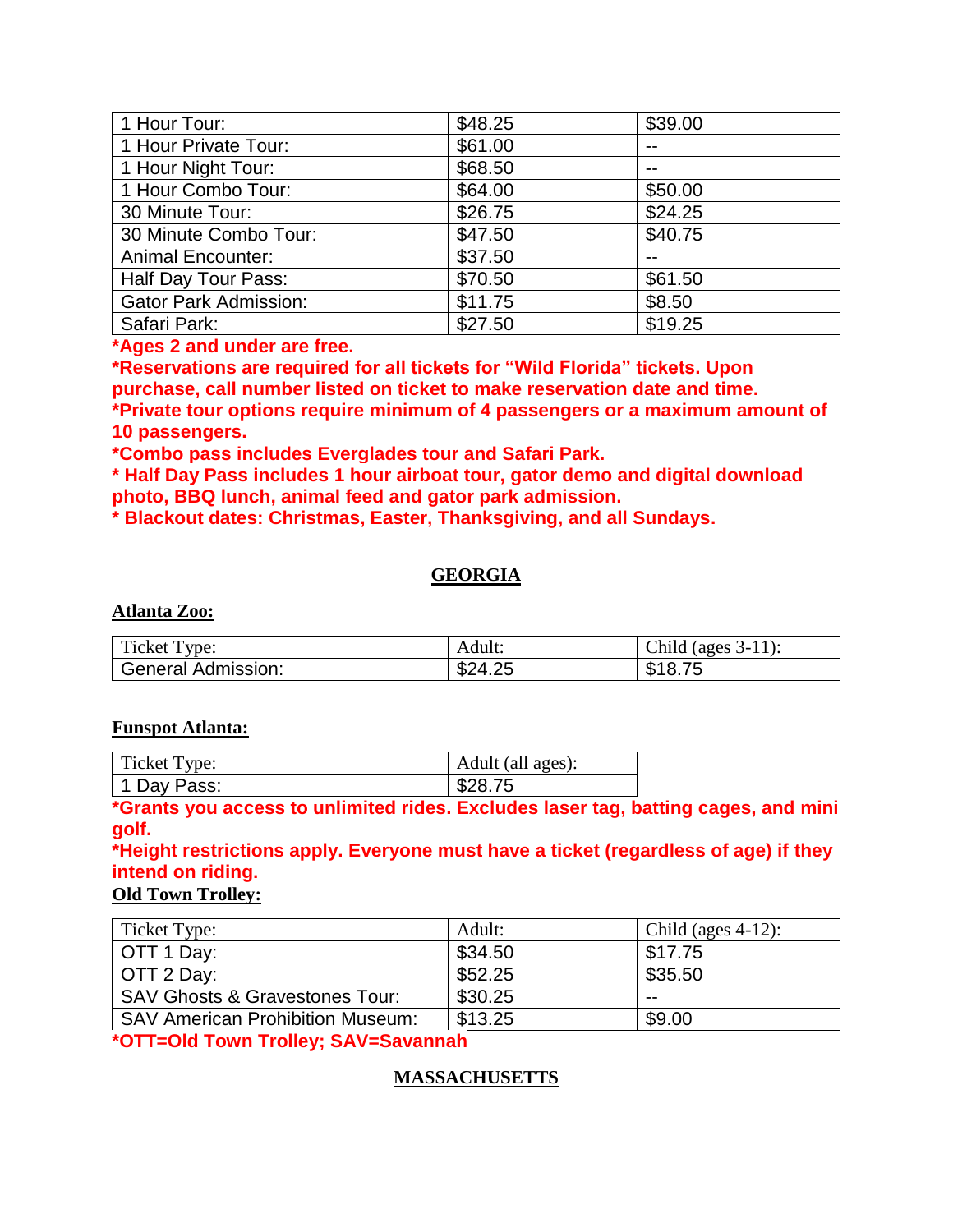| Ticket Type:                            | Adult:  | Child (ages $6-12$ ): |
|-----------------------------------------|---------|-----------------------|
| <b>Boston Ghosts &amp; Gravestones:</b> | \$37.50 | \$32.25               |
| Boston OTT Gold Pass:                   | \$49.50 | \$28.00               |
| <b>Boston OTT Platinum Pass:</b>        | \$58.25 | \$32.25               |
| <b>Boston OTT Silver Pass:</b>          | \$41.00 | \$23.50               |
| Tea Party Ships & Museum:               | \$24.75 | \$18.25               |

# **MARYLAND**

# **B&O Railroad Museum:**

| Ticket Type:              | Adult:  | (ages $2-12$ ):<br>Child |
|---------------------------|---------|--------------------------|
| <b>General Admission:</b> | \$13.00 | フ斥<br><b>C</b> 11<br>ง   |

## **National Aquarium:**

| Ticket Type:                       | Adult (12-64):        | Child $(3-11)$ : | Senior $(65+)$ : |
|------------------------------------|-----------------------|------------------|------------------|
| General Admission:                 | \$34.75               | \$26.00          | \$30.25          |
| <b>General Admission Military:</b> | $\frac{1}{2}$ \$28.25 | --               | $- -$            |

## **Six Flags & Hurricane Harbor:**

| Ticket Type:       | Adult (all ages): |
|--------------------|-------------------|
| General Admission: |                   |

## **MINNESOTA**

## **SeaLife Tickets:**

| Ticket T<br>vpe: | Adult:  | Child<br>$\frac{1}{2}$ (ages 3-12): |
|------------------|---------|-------------------------------------|
| 1 Day Admission: | \$16.25 | \$13.50                             |

## **MISSOURI**

## **SeaLife Tickets:**

| m.<br>Ticket T<br>vpe: | Adult.                       | (ages $3-12$ ):<br>Child     |
|------------------------|------------------------------|------------------------------|
| Day Admission:         | <u>ጡ ብ</u><br>. ക<br>ں ، ، ر | つへ<br>ጡ ላ<br>14<br>۰D<br>−…… |

## **NORTH CAROLINA**

## **SeaLife Tickets:**

| $\mathbf{m}$<br>vpe:<br>Ticket T | Adult:                       | $3-12$ :<br>Child<br>(ages) |
|----------------------------------|------------------------------|-----------------------------|
| Day Admission:                   | <b>C</b> 1 F<br>15.50<br>ക ' | \$13.50                     |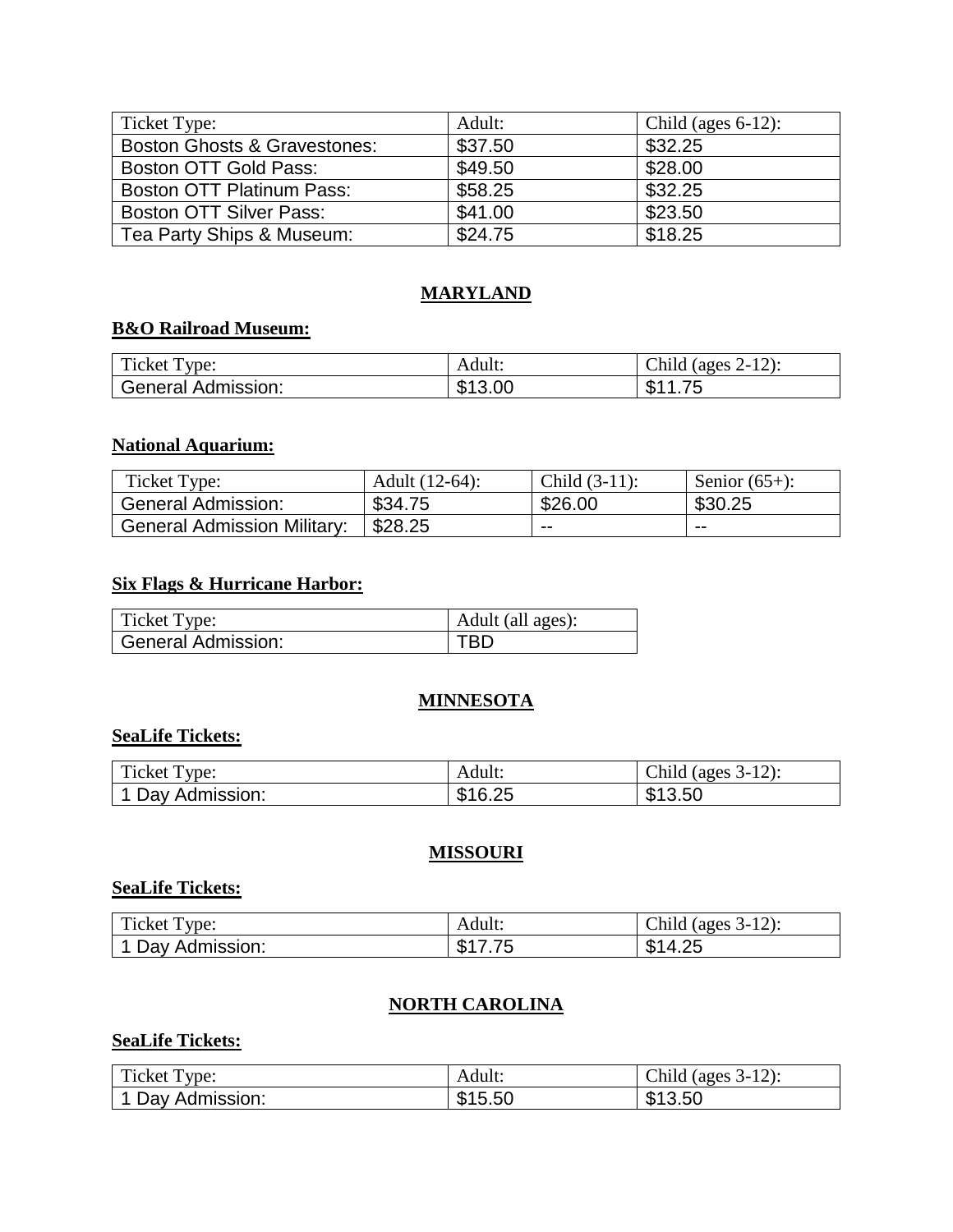## **NEW JERSEY**

## SeaLife Tickets:

| Ticket Type:   | Adult:  | Child (ages $3-12$ ): |
|----------------|---------|-----------------------|
| Day Admission: | \$19.00 | \$15.50               |

# Six Flags Great Adventure:

| Ticket Type:       | Adult (all ages): |
|--------------------|-------------------|
| General Admission: |                   |

## **NEVADA**

## Madame Tussauds:

| Ticket Type:                  | Adult (all ages): |
|-------------------------------|-------------------|
| LV General Admission:         | \$26.00           |
| LV Ult Celeb Exp + Hard Rock: | \$51.75           |
| LV & 4D Marvel Movie:         | \$29.50           |

## **\*LV= Las Vegas**

## **NEW YORK**

## **Madame Tussauds:**

| Ticket Type:           | Adult (all ages): |
|------------------------|-------------------|
| NYC & 4D Marvel Movie: | \$31.00           |

# **PENNSYLVANIA**

## **Hershey Park:**

| $\mathbf{m}$<br>vpe:<br>Ticket T | Adult.     | $\Delta$ hild: | Senior: |
|----------------------------------|------------|----------------|---------|
| Admission:<br>General            | 70 N<br>DL |                |         |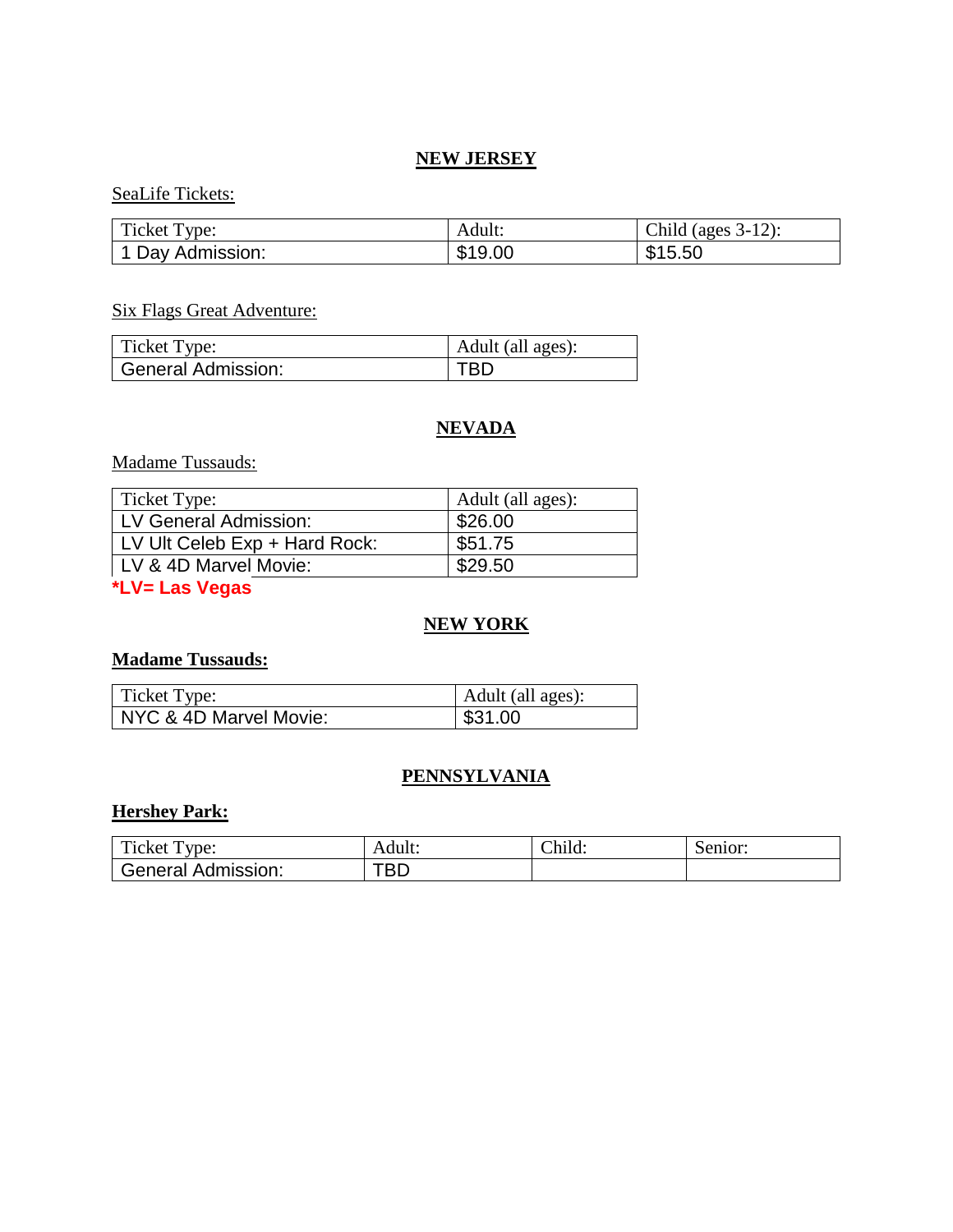#### **Sesame Place:**

| Ticket Type:               | Adult (all ages): |
|----------------------------|-------------------|
| 2 Day Plus Meal:           | \$73.75           |
| <b>Bronze Season Pass:</b> | \$119.75          |
| Silver Season Pass:        | \$153.75          |

**\*Two-day pass with meal includes only one meal at select restaurants. Ticket is valid for any two operating days until January 1, 2023.**

**\*The Bronze pass includes unlimited visits through 1/2/2023 and comes with inpark discounts. Block-out days apply; Block-out dates include: 10/23/2021, 10/24/2021, 10.30/2021 or 10/31/2021, 10/22/2022, 10/23/2022, 10/29/2022, 10/30/2022.**

**\*The Silver Pass includes no block-out dates, FREE general parking, 2 FREE guest tickets, and in-park discounts.**

#### **TENNESSEE**

#### **Graceland:**

| Ticket Type:                         | Adult:   | Child (ages $5-10$ ): |
|--------------------------------------|----------|-----------------------|
| Elvis Tour + Elvis' 2 Custom Planes: | \$64.75  | \$37.00               |
| Elvis VIP + Elvis' 2 Custom Planes:  | \$107.75 | $- -$                 |

#### **Madame Tussauds:**

| Ticket Type:                    | Adult:  | Child (ages $3-12$ ): |
|---------------------------------|---------|-----------------------|
| NASH General Admission:         | \$17.75 | \$14.25               |
| NASH Ult Celeb Exp + Hard Rock: | 47.75   | $- -$                 |
| ANTA ATTENTATION ATTO           |         |                       |

#### **\*NASH=Nashville**

#### **Old Town Trolley:**

| Ticket Type:            | Adult:  | Child (ages $4-12$ ): |
|-------------------------|---------|-----------------------|
| NASH OTT 1 Day:         | \$39.00 | \$20.75               |
| NASH OTT 2 Day:         | \$61.50 | \$41.50               |
| <b>NASH Night Tour:</b> | \$39.00 | $- -$                 |

**\*NASH=Nashville; OTT=Old Town Trolley**

# **TEXAS**

#### **Aquatica/SeaWorld San Antonio:**

| Ticket Type:               | Adult (ages $3+$ ): |
|----------------------------|---------------------|
| Aquatica 1 Day:            | \$54.50             |
| SeaWorld 1 Day:            | \$70.00             |
| SeaWorld 1 Day w/ Dining:  | \$101.75            |
| SeaWorld & Aquatica 1 Day: | \$70.00             |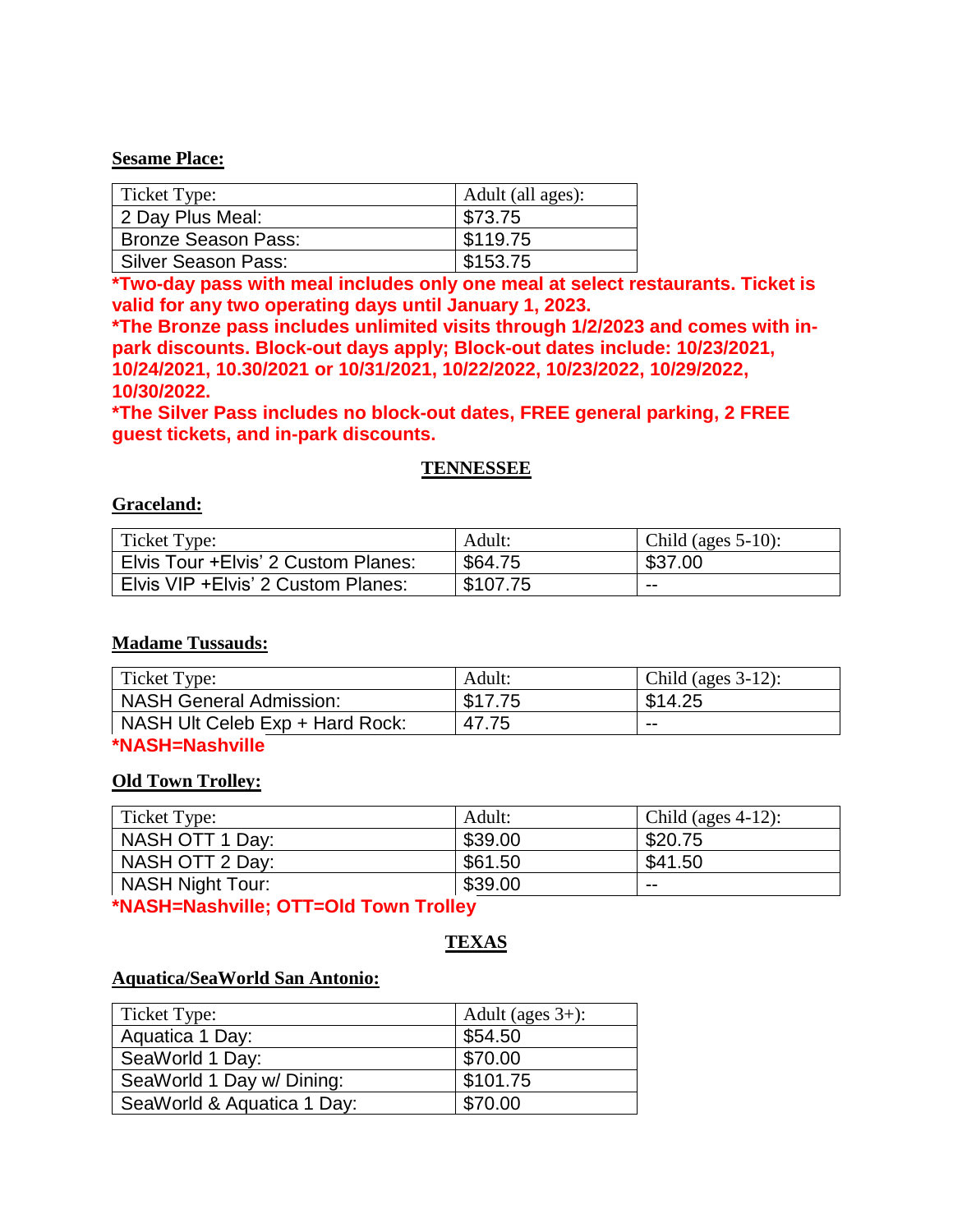| SeaWorld & Aquatica 2 Day:       | \$72.75  |
|----------------------------------|----------|
| SeaWorld & Aquatica 3 Day:       | \$77.25  |
| SeaWorld & Aquatica Season Pass: | \$109.25 |
| SeaWorld & Aquatica Silver Pass: | \$125.00 |

**\*Season Pass comes with in park discounts.**

**\*Silver Pass comes with FREE general parking, 2 FREE guest tickets , and in-park discounts.**

**SeaLife Tickets:**

| Ticket Type:                   | $\overline{\phantom{a}}$ Adult (all ages): |
|--------------------------------|--------------------------------------------|
| Dallas General Admission:      | \$14.75                                    |
| San Antonio General Admission: | \$15.50                                    |

# **VIRGINIA**

## **American Rover Harbor Cruise:**

| Ticket Type:                         | Adult:  | Child (ages $4-12$ ): |
|--------------------------------------|---------|-----------------------|
| <b>American Rover Cruise:</b>        | \$26.00 | \$16.25               |
| <b>American Rover Sunset Cruise:</b> | \$36.75 | --                    |
| Victory Rover Cruise:                | \$26.00 | \$16.25               |

#### **Busch Gardens Williamsburg/Water Country:**

| Ticket Type:                            | Adult (ages $3+$ ): |
|-----------------------------------------|---------------------|
| BG 1 Day:                               | \$53.50             |
| <b>BG/WC 2 Day Pass:</b>                | \$80.50             |
| <b>BG/WC 3 Day Pass:</b>                | \$87.50             |
| <b>BG/WC Military Pass</b>              | \$105.25            |
| <b>BG 1-Park Unlimited Member Pass:</b> | \$194.75            |
| <b>BG Fun Card:</b>                     | \$103.50            |
| <b>BG 2-Park Unlimited Member Pass:</b> | \$218.25            |
| WC 1 Day:                               | \$32.25             |

# **\*BG=Busch Gardens; WC=Water Country**

**\*The 2022 Military pass is good until January 2, 2023. Water Country May 14-Sept. 11, 2022.**

**\*Fun Card is valid between Jan. 8-Sept. 2, 2022.**

**\*Unlimited member pass comes with FREE general parking and 2 FREE guest tickets along with other perks such as in park discounts on select items.**

#### **iFly Indoor Sky Diving- VA Beach:**

| Ticket Type:         | Adult (ages $3+$ ): |
|----------------------|---------------------|
| 2 Flights, 2 Videos: | \$65.75             |

## **Kings Dominion:**